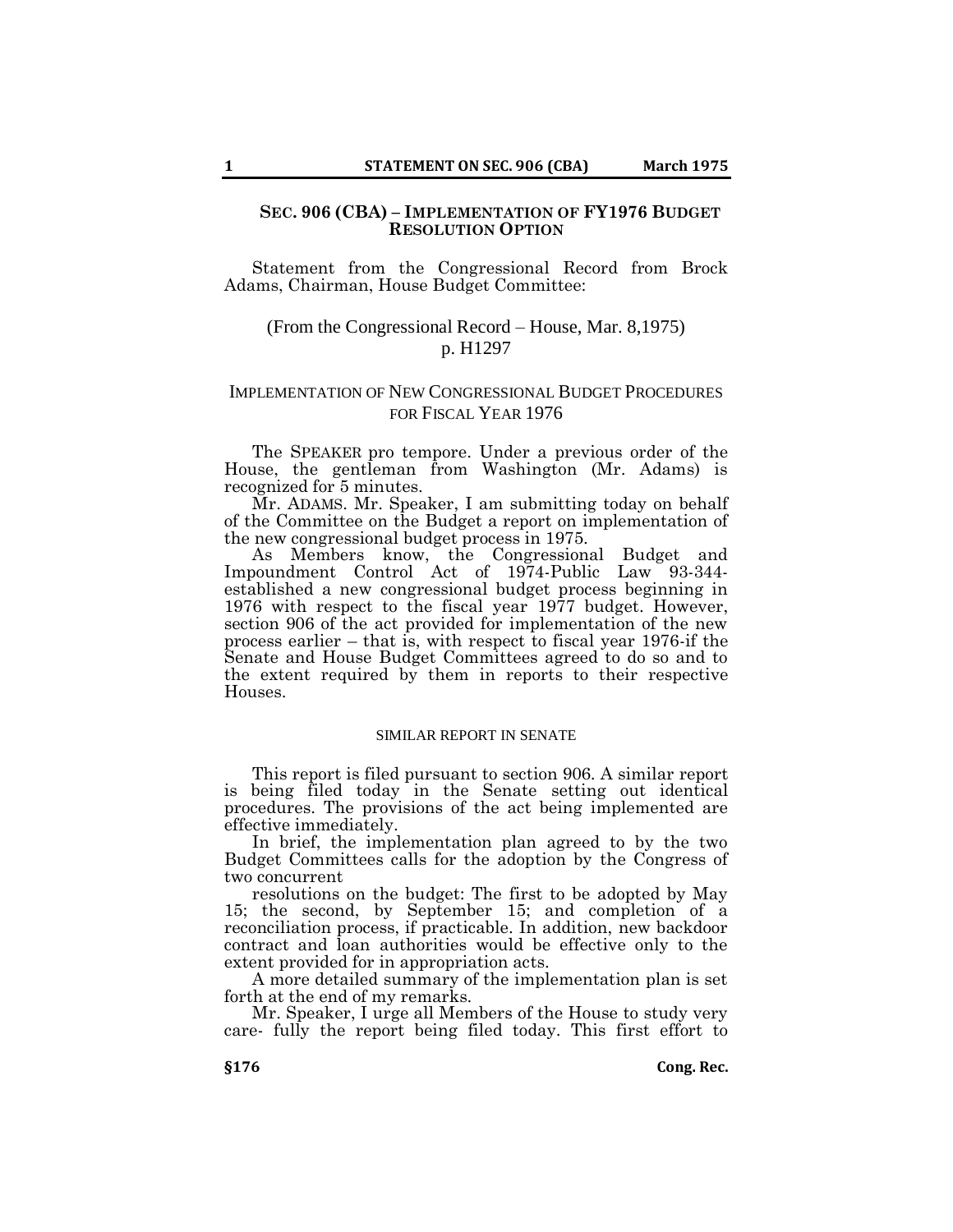implement the new congressional budget process is a most important one. The budget and economic issues to be dealt with-the size of the Federal budget, the amount of the deficit, and so on-are overriding issues this year.

The new budget process cannot succeed without the full cooperation of all House Members. The summary follows:

#### BRIEF SUMMARY OF THE FISCAL YEAR 1976 BUDGET PROCESS IMPLEMENTATION PLAN

During 1975 the House and Senate Budget Committees would implement the new budget process in the following manner:

(1) Both Committees would hold hearings on the FY 1976 budget and the economic situation.

(2) All standing committees and joint committees would submit their views and

recommendations on budget matters within their jurisdiction to the Budget Committees by March 15.

(3) Both Committees would report and complete action on a first concurrent resolution on the budget by May 15. This resolution would include the following five items, often referred to as "macro-economic" Items:

(a)recommended level of total budget authority for FY 1976,

(b) recommended level of total outlays for FY 1976,

(c) recommended level of total revenues for FY 1976,

(d) recommended amount of deficit for FY 1976 and

(e)recommended changes If any, in the public debt.

The figures contained in this first budget resolution are "targets" only, which serve to guide Congress' spending actions for FY 1976. The report accompanying this first resolution would, to the extent practicable, allocate the budget authority and outlay targets by functional categories, so that House committees could have relatively specific guidelines to work with.

(4) Both committees would, if practicable, report and complete action on a second concurrent resolution on the budget by September 15. This resolution would take Into account Congress' summer spending actions and then current economic needs.

The figures adopted in this second resolution are "ceilings" in the following sense: once adopted neither House may consider revenue or spending legislation that would breach the ceilings in the second resolution. Of course, a revised resolution may be adopted at any time during the fiscal year to accommodate new spending or revenue measures.

The second resolution may require certain *reconciliation actions* to be undertaken. If, for example, Congress's total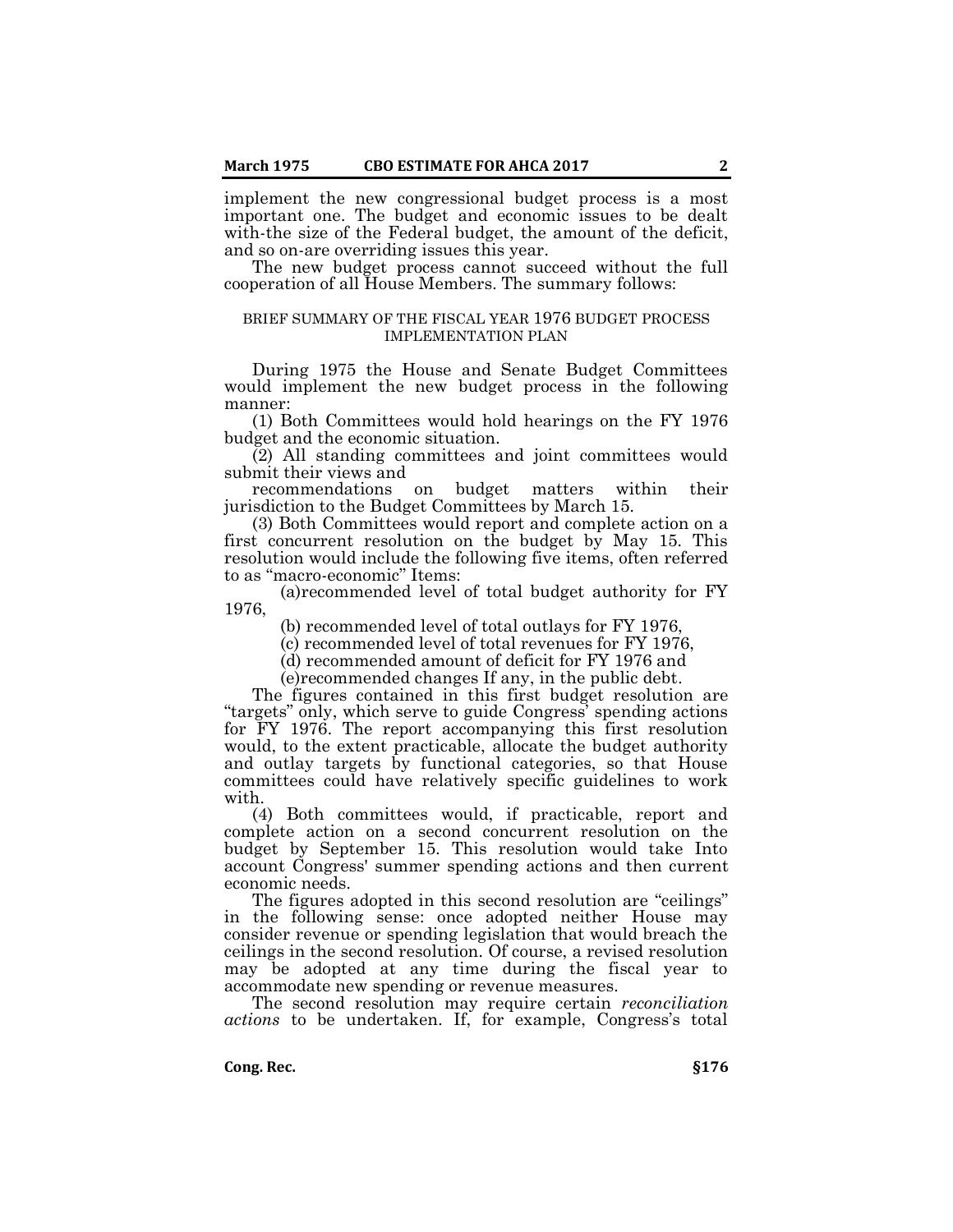spending actions exceed the amounts provided for In the second resolution, the House may direct committees with budget authority jurisdiction to rescind a portion of the budget authority made available in a particular spending bill. Similarly, if estimated revenues are below the amount We for in the resolution, the House may direct the Ways and Means Committee to increase revenues by the necessary amount. Such reconciliation actions must be completed by September 25.

(5) Effective immediately upon submission of the implementation plan to the House and Senate, new contract and borrowing authority would be effective only to the extend approved in appropriations acts; and now entitlement authority may not take effect until July 1, the beginning of the fiscal year.